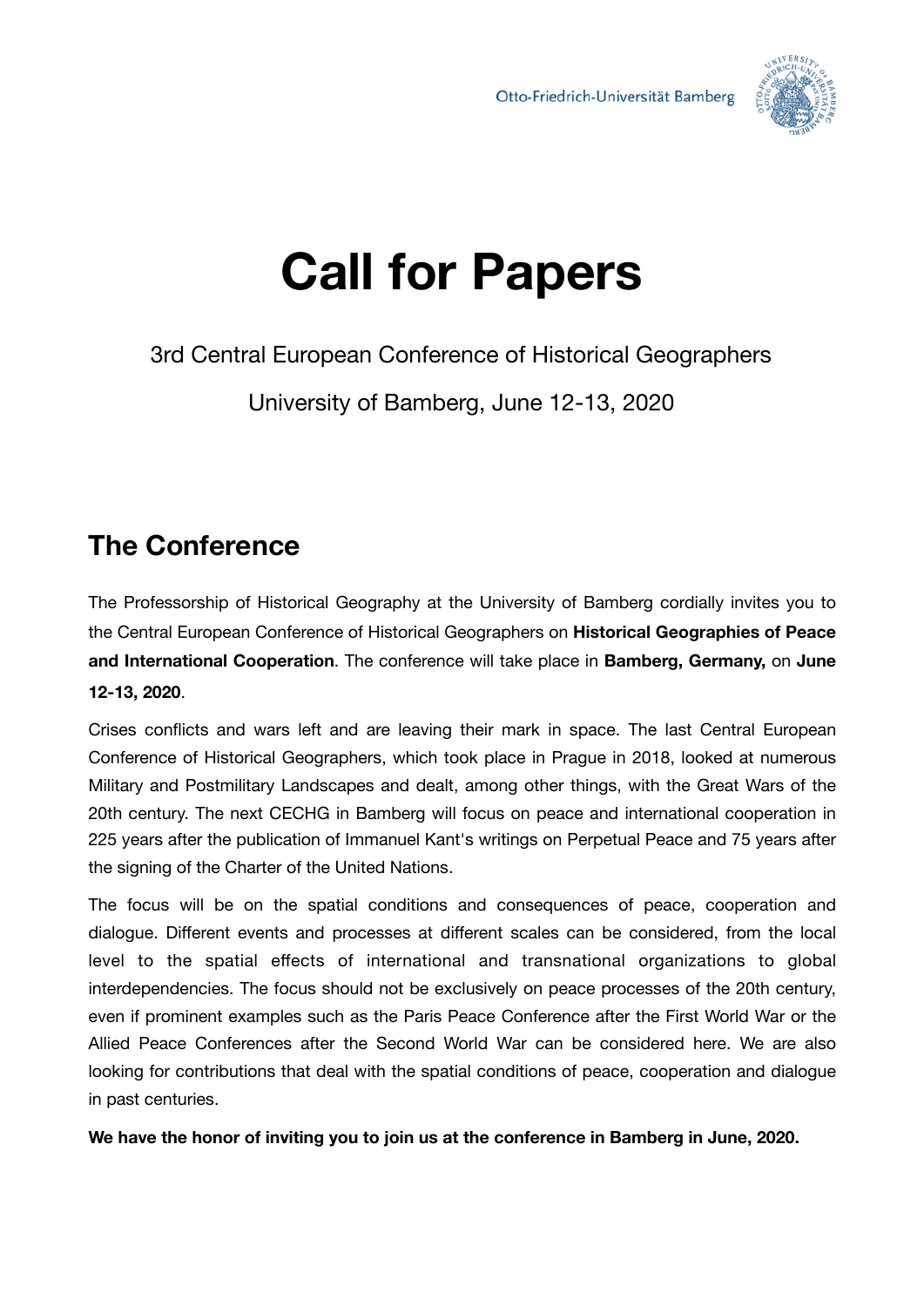

## **Conference Themes**

We are pleased to announce the call for proposals for papers at the Central European Conference of Historical Geographers to be held in Bamberg, Germany, June 12-13, 2020, organised by the Professorship of Historical Geography, University of Bamberg.

Papers are welcome on any aspect of historical geographies of peace and international cooperation, espessaly:

- Peace Congresses and their venues
- International conferences and geographical praxis
- Historical geographies of international alliances
- The European Union and its historical geography
- Historical geographies of NGO's
- International scientific societies
- Transnational cooperation
- Historical geography of peace treaties
- Territorial disputes and cartographical praxis
- Diplomatic networks and their spatial patterns
- Historical geography of protest
- Vanishing borders
- Historical patterns of non violence
- Kropotkin and the idea of cooperation
- **Globalisation**
- Landscapes of peace and memory

Proposals for papers should be submittet as pdf file via email on

#### **cechg2020.histgeo@uni-bamberg.de**

#### no later than **October 15, 2019.**